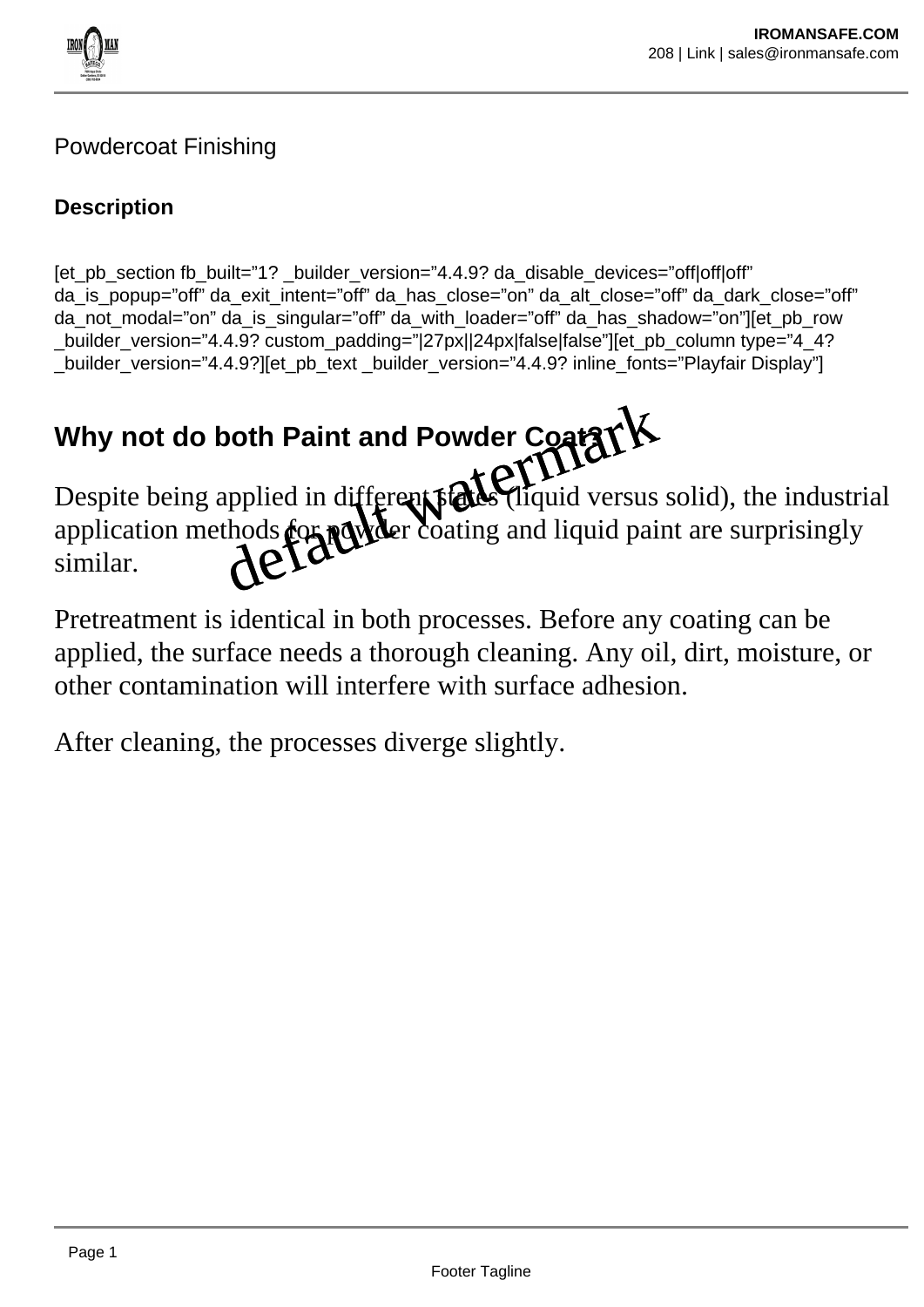



## **Powder Coating**

The application of powder coating relies on negatively charged dry powder being attracted to grounded metal parts

For the powder coating process, dry powder is shaft through an electrostatic gun on to the metal exterior. The gun gives the powder an equative charge, and the negatively charged powder is attracted to the grounded part. The attraction results in fast, even application. by der coating relies on negatively charged dry politically<br>ing process, dry powder is static water an electrostat<br>res the powder an electrostative and the negatively<br>. The atraction sum fast, even application.<br>and the des

Once the coating reaches the desired thickness, the coated piece is placed in a curing oven, where the heated powder gels. Curing creates thermal bonds between powder particles, resulting in a smooth, hard finish.

Liquid paint is dispensed in a fine spray. It is also electrostatically charged, but to much less effect. While powder coating forms even coats with almost effortless ease, liquid paint needs to be applied by highly trained experts to avoid drips or sags.

Some liquid paints are air dried, while others are placed in a curing oven.

It is normal for both powder coating and liquid paint to include a primer and a color coat, however, liquid paint may also include multiple color coats and a clear top coat.

In some applications, the appearance of the finished paint job is nearly as important as performance.

Some textures can be attained equally well by powder coating or wet paint, but others are easier to achieve with a particular medium.

Textured finishes are much easier to attain with powder coats. Thinner powder coats are naturally more textured, while thicker layers are smoother.

It is technically possible to attain a high-gloss finish with powder coating, but it is much easier with liquid paint.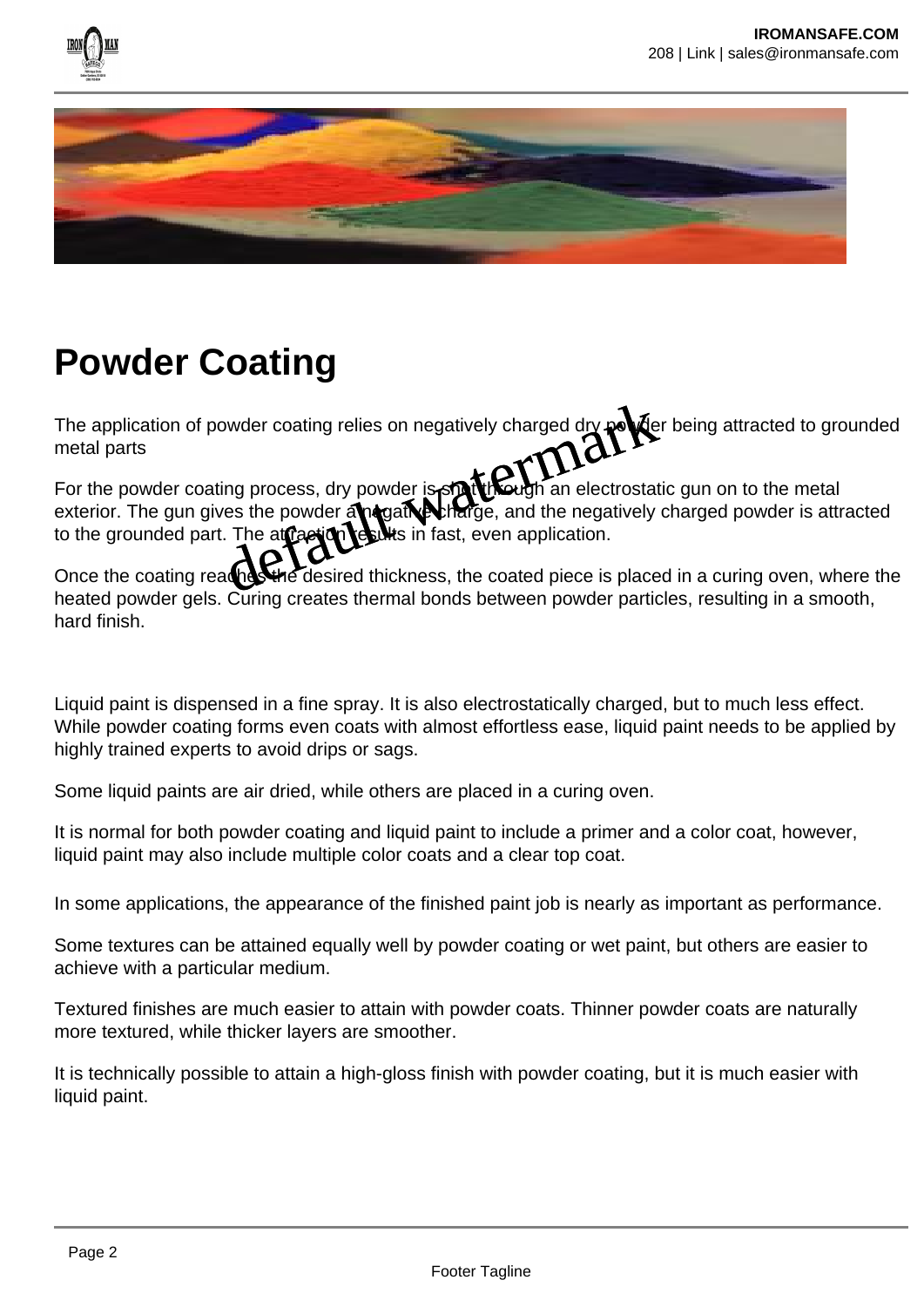

# **COLOR MATCHING**

Powder coating has many strengths, but liquid paint is the unequivocal winner when it comes to color matching.

Custom colors of liquid paint can be mixed on-site, and with a high degree of precision, by almost any paint supplier. A blue and red pigment can be mixed to produce purple paint.

In contrast, custom powder coat colors require a special production run. The color of powder coatings is determined by the plastics ground down to form it. There is no solvent in powder coating, so an attempt to blend blue and red powder will just create a blue and red speckle pattern.

Because it is hard to color match, powder coating is usually produced in large batches of standard colors. Custom orders are possible, but more time consuming and expensive than color matching with wet paint. color match, powder coating is usually produced Na

Page 3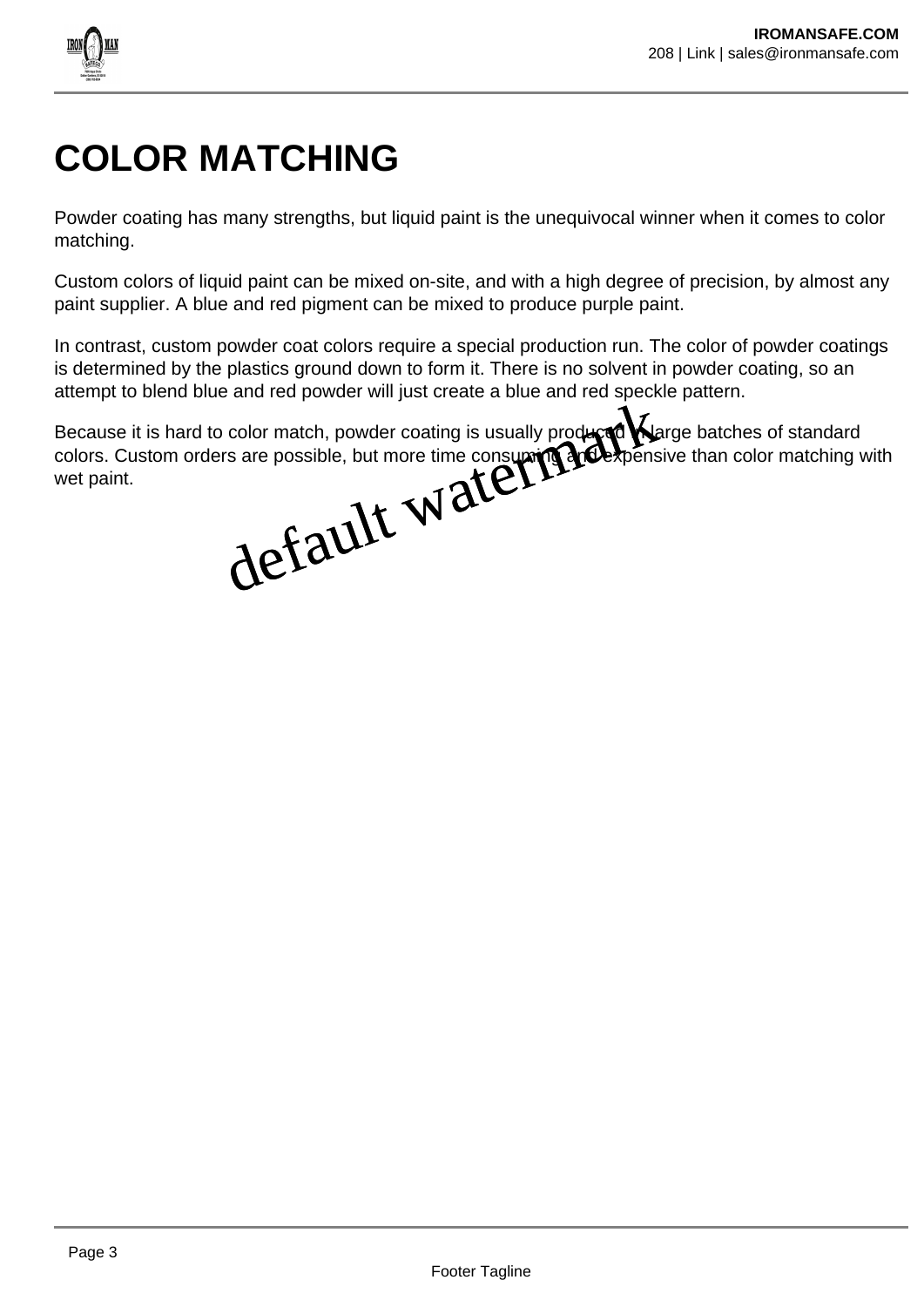

is damaged by scratching or chipping, it ceases to function as an effective barrier.

Powder coating provides better performance than wet paint—it is more resistant to chipping, scratching, and other wear because of the thermal bonding it undergoes during curing, and because it can be applied in much thicker layers. This performance is especially important for outdoor products, like [bollards](https://www.reliance-foundry.com/bollard) and [bike racks](https://www.reliance-foundry.com/bike-parking/bike-racks).

In addition to its physical toughness, powder coating provides superior color retention. Long term exposure to moisture, sunlight, and heat breaks down the resins found in both paint and powder coating. This process, known as chalking, causes resin and pigment particles to lose adhesion. Affected particles form a chalk-like layer on the coating surface.

The early stages of chalking merely give the coating a faded appearance, but severe chalking will eventually erode the coating enough to compromise surface protection. The rate of chalking depends on the resiliency of the resin. Polyester based powder coatings are frequently used as top coats due to their exceptional chalk resistance.

HEALTH & SAFETY

Although not extensive as liquid paint, powder coating presents a wide selection of colors to choose from

Powder coating isn't just more durable than liquid paint—it is also safer to store and apply.

Liquid paint is hazardous for several reasons. First of all, it's flammable. Careless storage can easily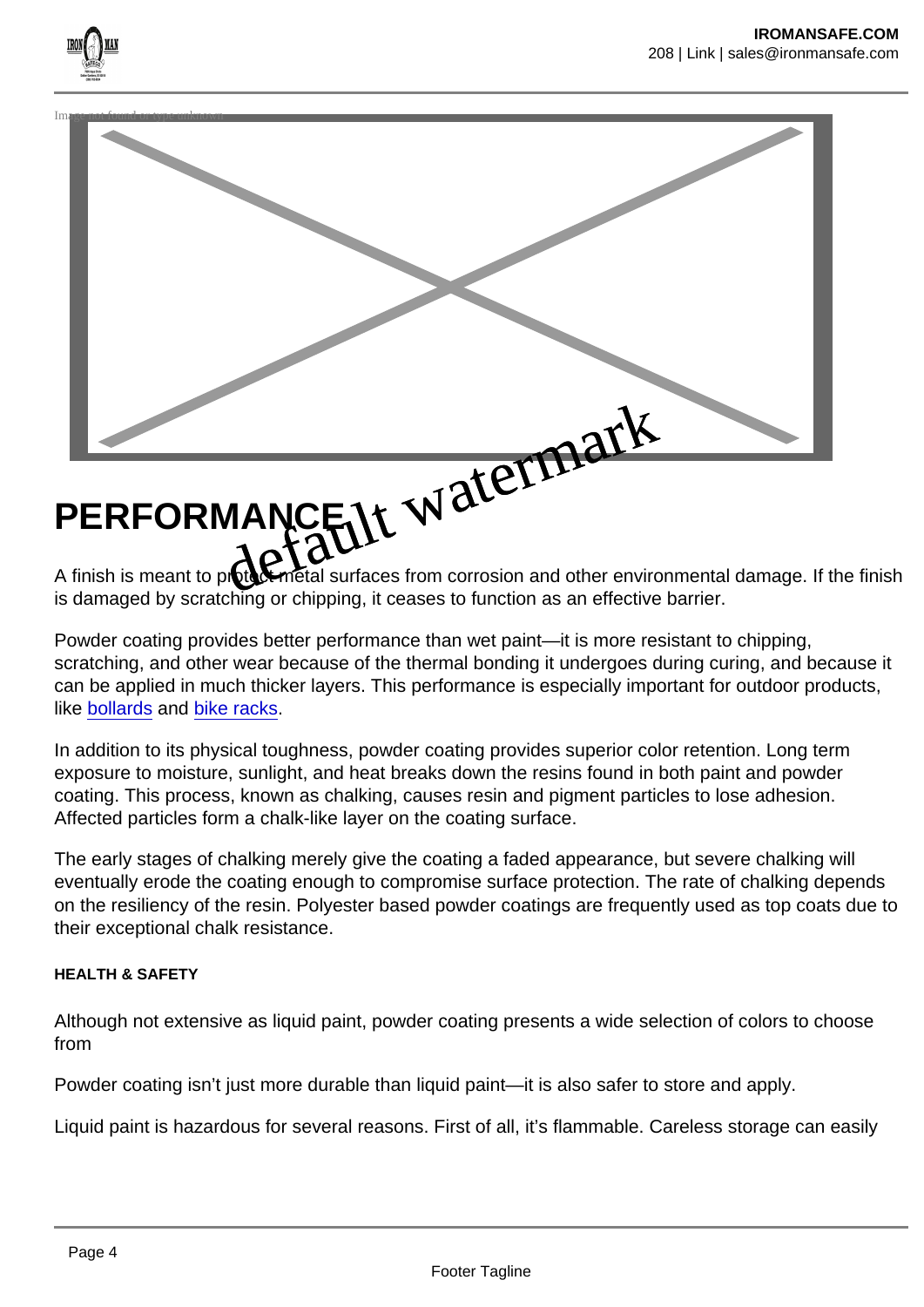

lead to a dangerous chemical fire. Wet paint is also a health hazard to the operators that work with it.

Wet paint emits volatile organic compounds (VOCs). Long term exposure to VOCs, especially in enclosed spaces, causes respiratory irritation and compounding health problems. VOCs are also a major source of industrial pollution.

Because powder coatings don't contain any fluids to evaporate, they don't emit any VOCs, and are completely free of the associate health and safety risks.

**COST**

First, powder coatings have a much better utilization rate. Unlike liquid paint, powder can be collected and reused. Approximately 70% of paint is lost to overspray during application, while material loss of powder coating can be kept under 5%. The Rept was a much better utilization rate. Unlike liquid paid mately 70% of paint is lost to overspray during application be kept under 5%.<br>The kept under 5%.<br>The kept under 5%.<br>The coating facilities can keep these cost

Because it is more hazardous, wet paint requires more investment in mitigation measures and insurance premiums. Powder coating facilities can keep these costs to a minimum.

Finally, powder coating has much lower disposal costs. Less of it needs to be disposed due to the high utilization rate, and any amount that does need to be thrown away isn't subject to the same environmental controls as paint.

#### **OTHER EVOLUTION AND INNOVATION IN FINISHING**

Materials science keeps evolving, searching for innovative coverings that are more resilient and environmentally aware.

#### **POWDER COATING VS PAINT**

- Powder coating and paint are similar, each containing resin, color pigments, and other additives. Paint additionally has solvent.
- Paint is more widely available. It is less expensive, and it is easier to creating match colors for existing paints. High-gloss finishes are easier to achieve.
- Powder provides better coverage, lower maintenance, and more wear resistant. It is slightly more expensive.
- Both paint and powder are vulnerable to chalking when outside for a long time, resulting in a faded appearance.

New technological advancements and decreasing costs are driving up the popularity of powder coating, especially in industrial applications.

[/et\_pb\_text][/et\_pb\_column][/et\_pb\_row][/et\_pb\_section]

**Date Created** July 2020